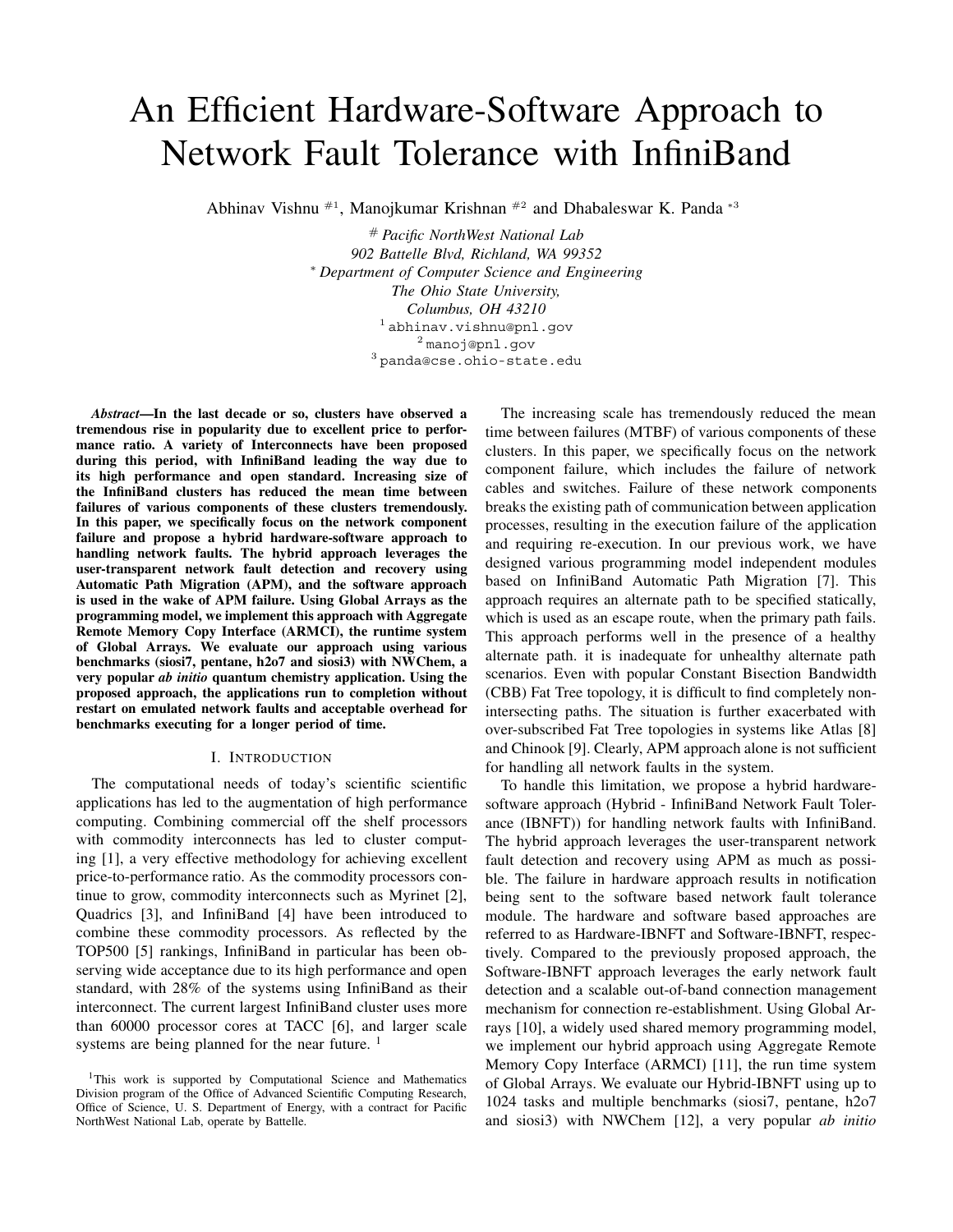quantum chemistry application. Using the proposed approach, the application runs to completion for different benchmarks without restart on emulated network faults and acceptable overhead for benchmarks executing for a longer period of time. To the best of our knowledge, this is the first design and implementation of a hybrid hardware-software approach for network fault tolerance with InfiniBand.

The rest of the paper is organized as follows. In section II, we present the background of our work. We present the motivation of our work in section III. In section IV, we present the design of Hybrid-IBNFT. The performance evaluation of the approach implemented is presented in section V. We present the related work in section VI. We conclude and present our future directions in section VII. We begin with the description of the background work.

#### II. BACKGROUND

In this section, we present the background of our work. We begin with an introduction to InfiniBand [4] and the state transitions associated with a Queue Pair (QP). We also provide a brief introduction to Automatic Path Migration, Global Arrays [10] and Aggregate Remote Memory Copy Interface (ARMCI) [11].

# *A. Overview of InfiniBand and QP Transition States*

The InfiniBand Architecture (IBA) [4] defines a switched network fabric for interconnecting processing nodes and I/O nodes. An InfiniBand network consists of switches, adapters (called Host Channel Adapters or HCAs) and links for communication. InfiniBand supports different classes of transport services (Reliable Connection, Unreliable Connection, Reliable Datagram and Unreliable Datagram). In this paper, we focus on the reliable connection and unreliable datagram model. In reliable connection model, each process-pair creates a unique entity for communication, called *queue pair*. Each queue pair consists of two queues; *send queue* and *receive queue*. Figure 1 shows the communication state transition sequence for a QP. Each QP has a combination of *communication state* and *path migration state*. Figure 1 shows the communication state of the QP. Figure 2 shows a combination of communication and path migration state for the QP.

At the point of QP creation, its communication state is RESET. At this point, it is assigned a unique number called  $qp_{num}$ . From this state it is transitioned to the INIT state by invoking modify qp function. The modify qp function is provided by the access layer of InfiniBand [4]. During the RESET-INIT transition, the QP is specified with the HCA port to use in addition to the atomic flags. Once in the INIT state, the QP is specified with the destination LID DLID and the destination QP from which it will receive the messages. A modify qp call brings it to READY-TO-RCV (RTR) state. At this point, the QP is ready to receive the data from the destination QP. Finally, QP is transitioned to READY-TO-SEND (RTS) state by specifying associated parameters and making the modify qp call. At this point, the QP is ready to send and receive data from its destination QP. Should any  $error(s)$  occur on the QP, the QP goes to the ERROR state automatically by the hardware. At this state, the QP is broken and cannot communicate with its destination QP. In order to re-use this QP, it needs to be transitioned back to the RESET state and the above-mentioned transition sequence (RESET-RTS) needs to be re-executed. The RTS-SQD transition is an important mechanism to ensure that the outstanding data requests have completed. After a QP is in SQD state, it can be transitioned to RTS state directly to allow messages to be sent/received from the communicating pair.

*1) Data Transfer Requests and Completion Queue:* The data transfer requests are initiated by posting a send/receive descriptor to the send/receive queue of the QP. Once the request is completed, an entry is generated at the completion queue. The completion queue entry can be checked to see if the request was a success. We use this InfiniBand mechanism in the design of Softare-IBNFT.

*2) Unreliable Datagram:* The unreliable datagram model uses connection-less model for communication. Each process creates a QP for every other process in the job. The underlying layer does not guarantee data delivery, however, it does guarantee, maximum once delivery of data with checksum. In this paper, we use the unreliable datagram as the out-of-band mechanism for connection re-establishment.

*3) LID Mask Count and Shared Receive Queue:* LID is a local identifier, which is used for identifying network ports in a InfiniBand switch. Each port can have more than one LID depending up on the value of LID Mask Count (LMC). LMC is an InfiniBand mechanism to provide multi-pathing. InfiniBand defines a *subnet manager*, which is responsible for finding multiple routes and specifying the InfiniBand routing tables. LMC value 0-7 can be specified by the user and the subnet manager uses this value to create a maximum of 128 paths between any pair of nodes. In practice, since most InfiniBand topologies are a variant of Fat Tree [13], multiple paths typically span multiple switches. The subnet manager typically creates multiple paths using as many links as possible in the subnet [14]. We leverage this property for defining an alternate path for APM.

We presented the queues associated with a QP above. Shared receive queue is a mechanism by which multiple QPs can share the same receive queue. This leads to a much better memory and buffer utilization compared to the individual receive queues. Sur et al. have presented a design for MPI, which achieves much better memory utilization than the previously proposed schemes [15].

## *B. Overview of Automatic Path Migration*

Automatic Path Migration (APM) is a feature provided by InfiniBand which enables transparent recovery from network fault(s) by using the alternate path specified by the user. Automatic path migration is available for Reliable Connected (RC) and Unreliable Connected (UC) QP Service Type. In this paper, we have used the RC QP service type. For this feature, InfiniBand specifies *Path Migration States* associated with a QP. A valid combination of communication and path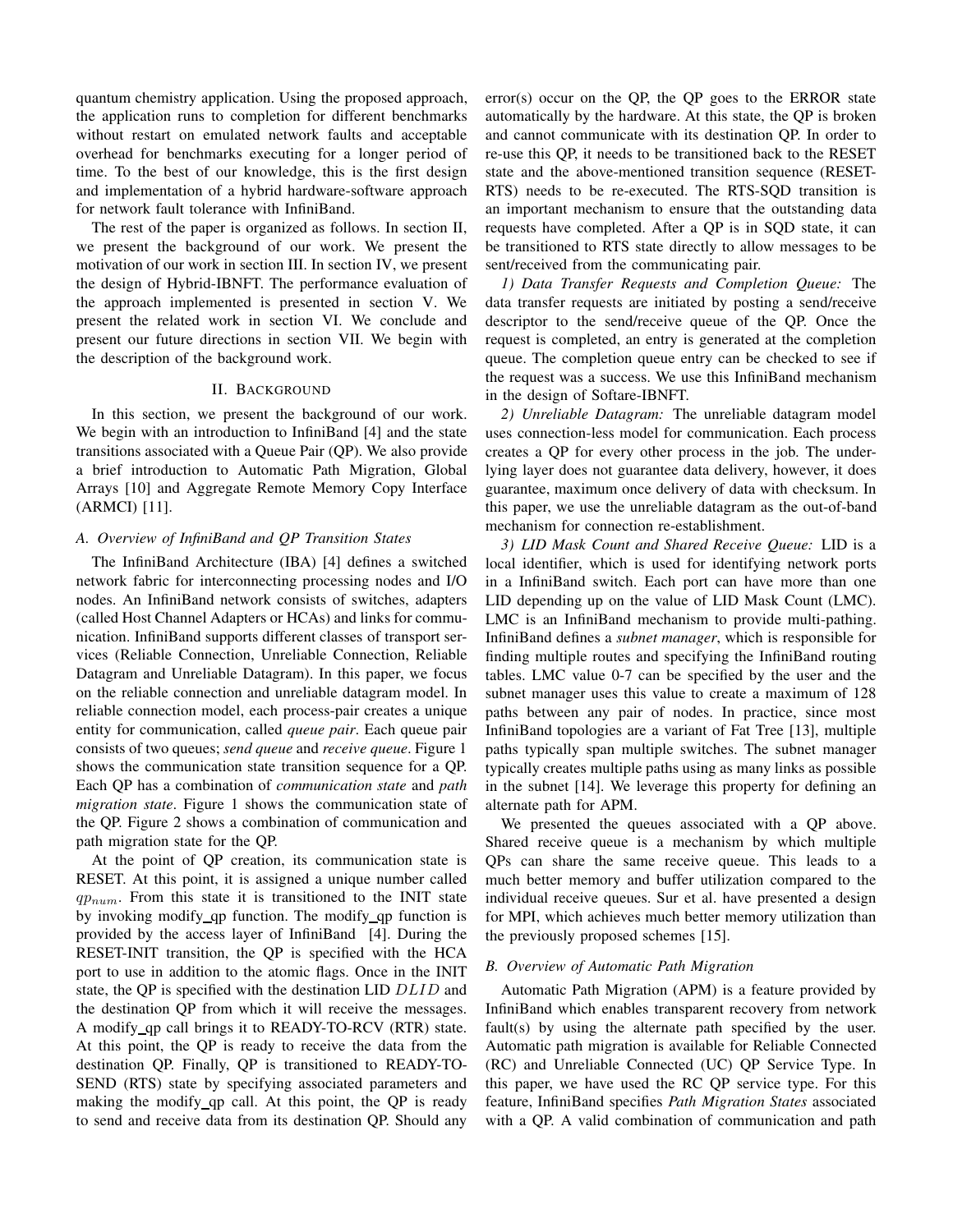

Fig. 1. QP Communication State Diagram

Fig. 2. QP Path Migration State Diagram

migration states are possible. This is shown further in Figure 2. In the figure, the path migration state of the QP is shown using oval shape. The possible communication states of the QP are shown using curly brackets. At any point of time, only one of the communication states is applicable to a QP.

APM defines a concept of alternate path, which is used as an escape route should an error occur on the primary path of communication. The alternate path is specified by the user. This specification of the alternate path can be done at any point, beginning the INIT-RTR transition of the QP. Once this has been specified, the HCA can be requested to begin loading this path. This is done by specifying the QP's path migration state to REARM. Once the path has been loaded, the path migration state of a QP is ARMED. During this state, the alternate path can be switched over to function as a primary path. This can be done by HCA automatically, should an error occur on the primary path of communication. This is shown with dotted line in Figure 2. As an alternative, a user can manually request the alternate path to be used as the primary path of communication. This is shown with solid line in Figure 2.

#### *C. Global Arrays and ARMCI*

"The Global Arrays programming model provides an efficient and portable "shared-memory" programming interface for distributed-memory computers. Each process in a MIMD parallel program can asynchronously access logical blocks of physically distributed dense multi-dimensional arrays, without need for explicit cooperation by other processes. Unlike other shared-memory environments, the GA model exposes to the programmer the non-uniform memory access (NUMA) characteristics of the high performance computers and acknowledges that access to a remote portion of the shared data is slower than to the local portion. The locality information for the shared data is available, and a direct access to the local portions of shared data is provided." [10]. Global Arrays uses Aggregate Remote Memory Copy Interface (ARMCI) [16], as the runtime system for communication.

The purpose of the ARMCI library is to provide a generalpurpose, efficient, and widely portable remote memory access (RMA) operations (one-sided communication) optimized for contiguous and non-contiguous (strided, scatter/gather, I/O vector) data transfers. In addition, ARMCI includes a set of atomic and mutual exclusion operations. ARMCI exploits native network communication interfaces and system resources (such as shared memory) to achieve the best possible performance of the remote memory access/one-sided communication. It exploits high-performance network protocols on clustered systems. Optimized implementations of ARMCI are available for the Cray Portals, Myrinet (GM and MX), Quadrics, Giganet (VIA) and InfiniBand (using OpenFabrics and Mellanox Verbs API). It is also available for leadership class machines including Cray XT4 and BlueGene/P.

#### III. MOTIVATION

As discussed in the previous section, APM provides usertransparent network fault detection and failover. Hence, applications performing long computation phases can benefit from this feature immensely. The software based approach would discover the failure of data transfer requests at the end of the computation phase. Hence, it is almost always beneficial to use the APM as much as possible.

Figure 3 shows a popular 144-port switch topology for InfiniBand clusters [17], [18]. In this topology, there are twelve completely disjoint paths between any pair of nodes, which are connected to different leaf blocks. In our previous work [14], we have shown that with LID Mask Count (LMC) mechanism provided by InfiniBand, multiple disjoint paths are being configured by the InfiniBand subnet manager. We noticed that the subnet manager is able to use different spine blocks completely for creating alternate paths. As an example, to communicate between a node attached to block\_1 and block\_2, the subnet manager is able to define paths traversing blocks 1- 13-2,  $1-14-2...$ , (not necessarily in that order) and so on. Each of these paths can be used by specifying an identifier (PathID) during QP creation. We note that these paths are completely disjoint above the leaf blocks. Hence, faults occurring in the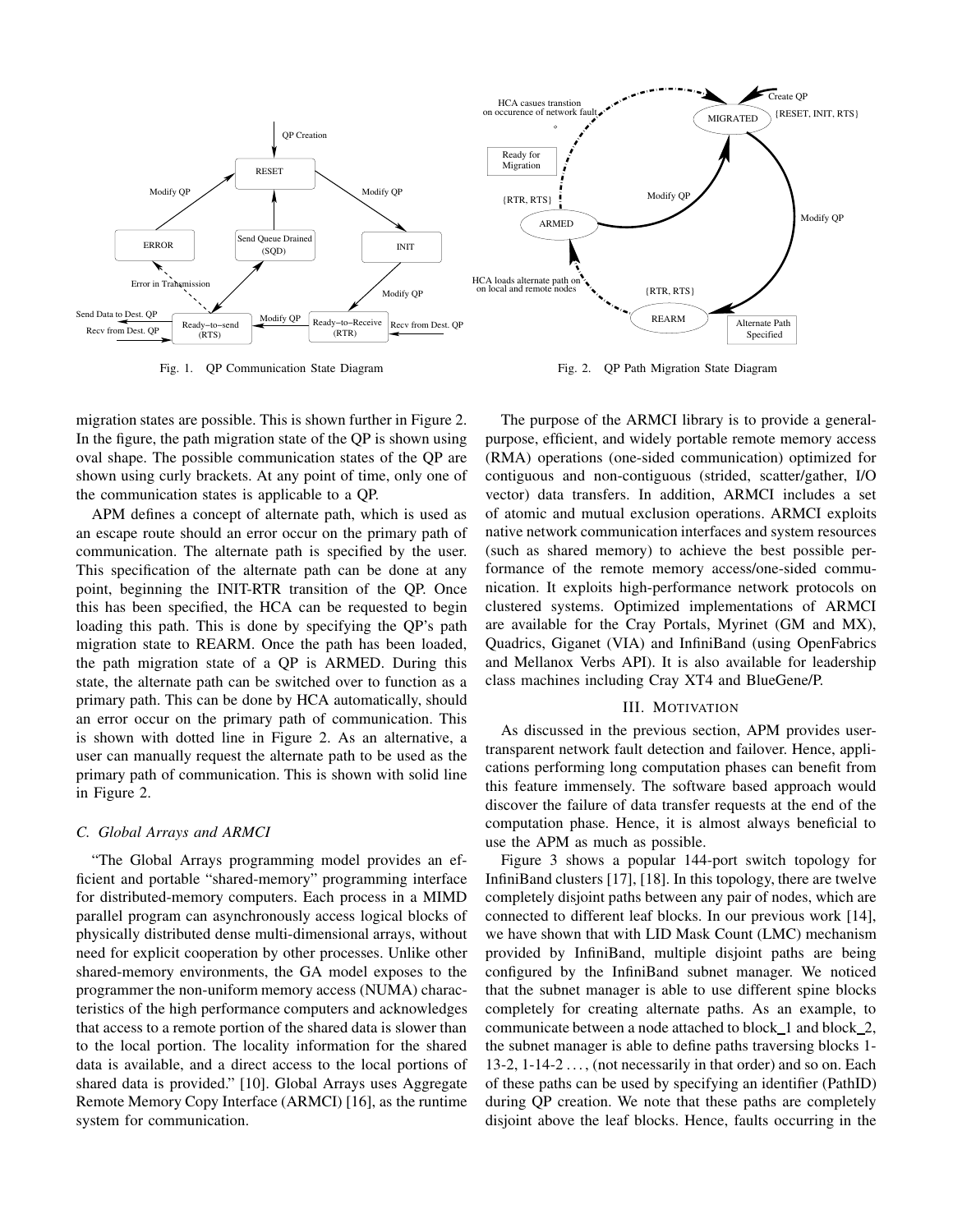

Fig. 3. 144-Port InfiniBand Switch Topology

spine blocks and links connecting them to leaf blocks can be handled by APM by specifying an alternate path with a different PathID than the primary path.

Using the previously shown 144-port switch as the building blocks, we can realize a larger multi-stage oversubscribed Fat Tree topology as shown in the Figure 4. We have not shown the specific inter-connectivity between the leaf 144-port switches and the spine 144-port switches. A possible realization can be achieved by connecting the output ports available to the end nodes of the leaf 144-port switches, to the spine switches. This variant is used in Chinook [9], where eight output ports of the leaf switches are available to the end nodes and the other four output ports are connected to spine switches. Other variants can be achieved by connecting the spine switch ports of the leaf 144-ports switches. With these topology variants, it is very difficult and sometimes impossible to find completely disjoint paths between end nodes. This problem is exacerbated with increasing number of nodes, and increasing oversubscription of Fat Trees.

With an inability to find completely disjoint primary and alternate path for APM, the chances of APM failure on a network fault increase significantly, particularly for increased oversubscription of Fat Trees. To the best of our knowledge, most large scale InfiniBand clusters use the variant of the topology discussed in Figure 4. Given the benefits of APM described above, it is important to design a software based approach in conjunction with APM for network fault tolerance. In the next section, we present the design of Hybrid-IBNFT, which achieves this objective.

#### IV. HYBRID-IBNFT DESIGN

In this section, we present the design of our Hybrid-InfiniBand Network Fault Tolerance (Hybrid-IBNFT). We begin with the description of Automatic Path Migration based approach [7]. This approach is referred to as Hardware-IBNFT for the rest of the paper. We also present the design of the Software-IBNFT approach. Figure 5 shows the overall design of Hybrid-IBNFT. The Hybrid-IBNFT interfaces between the InfiniBand Access Layer and ARMCI. The interfaces between different layers are bi-directional to indicate the data transfer requests being sent to the InfiniBand Access layer and completions being sent to the Global Arrays layer.



Fig. 4. Oversubscribed Fat Tree InfiniBand Topology Variant

#### *A. Hardware-IBNFT*

The Hardware-IBNFT uses an Alternate Path Specification Module, Path Loading Request Module and Path Migration Module for providing network fault tolerance [7]. The Alternate Path Specification Module allows us to specify an alternate path. The current framework allows to specify an alternate port/route as an alternate path. The InfiniBand access layer does not allow an alternate adapter to be used as an alternate path. The Path Loading Request Module is used to request the loading of a path in APM state machine, as discussed in section II. Since invoking Path Loading Request Module is expensive [7], this module is typically invoked immediately after invoking Alternate Path Specification Module. The conventional wisdom says to invoke this module as late as possible. We intend to study the impact of this delay in future, when the overhead of incurring Path Loading Request Module is reduced. The interaction of these modules is presented in Figure 6.

The Path Migration Module can be optionally used by user to manually transition an alternate path as the primary path for data transfer. We do not use this module in this paper. With Hardware-IBNFT, the primary and alternate pathIDs used by a QP can be represented by using consecutive values in a round round-robin fashion with respect to the total number of paths available in the network.

At the occurence of a network fault, InfiniBand Access layer generates an event at each of the end nodes of the QP, indicating the successful completion of the path migration. At the occurence of this event, we query the current attributes of the QP, and invoke the alternate path specification module and the path migration module to specify the alternate path and request the transition. However, as discussed in section III, Hardware-IBNFT works successfully only if the alternate path is in healthy state as well. In the next section, we present the design of Software-IBNFT, which is initiated with the failure of Hardware-IBNFT.

# *B. Software-IBNFT*

In this section, we present the design of the Software-IBNFT. We present the mechanisms provided by InfiniBand for an Early Detection of Network Fault and design for Scalable Out-of-Band Connection Manager, which Software-IBNFT uses for connection re-establishment. We also discuss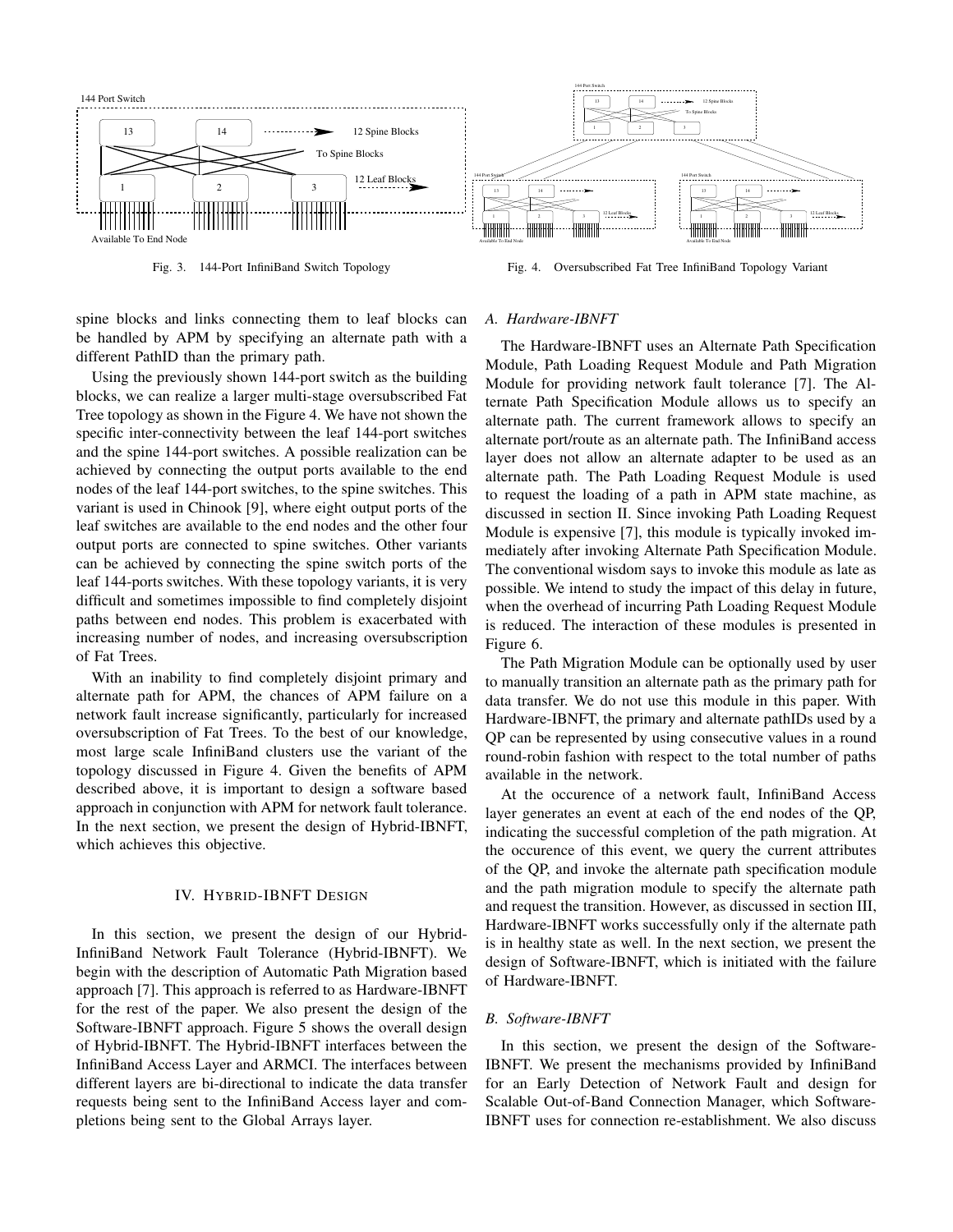

Fig. 5. Overall Design of Hybrid-IBNFT and Interface with ARMCI and InfiniBand Access Layer

the framework for putting these mechanisms altogether in order to provide Software-IBNFT.

*1) Early Detection of Network Fault:* InfiniBand provides mechanisms to register event notification handler with the adapter. Using this event handler, the registered client can perform corrective actions, on the occurence of an event. Events corresponding to the state of the path migration, and QP state are generated, whenever possible. We leverage this event generation mechanism provided by InfiniBand for early detection of network fault(s). As discussed above, the path migration success generates an event marking success of the path migration. Similarly, an event is generated on the failure of path migration. We leverage this event for early detection of network fault.

There are certain cases, when the failure event in not generated, particularly when the path loading request module is active, however the alternate path has not been loaded completely in the APM state machine. An event is also generated on the receiver side, when the data transfer has been initiated and the network fault occurs during the transfer. We also use this event as much as possible for early detection of a network fault. These features are not available with uDAPL based network fault tolerance work done in our previous paper [19]. Clearly, this limits us to detect the network faults only at the communication progress by the main thread.

The event generation mechanism requested only increases with the number of active communication instances, and not with the number of outstanding data requests on these tasks. Hence, the overhead observed only increases with the number of active communication processes.

*2) Scalable Out-of-Band Connection Manager:* With Software-IBNFT, we use an unreliable datagram based connection manager, for connection re-establishment. This out-ofband connection manager is setup at the ARMCI Initialization phase. The connection manager scales very well, since its resource usage does not increase linearly with the increasing number of processes in a job. We use this connection manager to initiate connection re-establishment protocol, at the detection of the network fault. To ensure a timely response for connection-reestablishment, we implement the event listener portion of the connection manager as a separate thread block-



Fig. 6. Overall Design for Hardware-IBNFT [7]

ing on an event. This thread is activated only in the presence of a network fault handled unsuccessfully by Hardware-IBNFT.

An important property of reliable connection transport is that the data transfer request to a QP in error state results in transition of the initiator QP to be in the error state. In our previous work with uDAPL [19], this can result in multiple re-tries before the connection can be re-established successfully. However, with unreliable datagram, the QP does not transition to an error state on occurence of a network fault. This results in a very efficient connection re-establishment protocol, compared to the previously proposed approach.

## *C. Putting It All Together*

Figure 7 shows the overall design of Software-IBNFT. It has components which are responssible for detection of error by checking the completion queue and the early fault detection mechanisms described above. This component is referred to as Network Fault Detection module. The network fault detection module does not add any extra overhead, since the completion queue is checked for notifying the ARMCI layer of the completion of data transfer requests.

The message re-transmission module is responsible for reissue of previously failed data transfer requests. We maintain a queue of the failed data transfers and re-issue them once the QP has been re-established for communication. Figure 8 shows the overall communication protocol for re-establishment with software-IBNFT.

We use process A and B to explain the communication reestablishment protocol. On the occurence of a network fault, the QP on process A is automatically transitioned to ERROR state by the hardware. At this point, the QP is transitioned to the SQD state. This ensures that the all the previously posted data requests on the QP have been posted to the completion queue. The QP is recycled to the RTS state at this point, and a request (REQ) for connection re-establishment is sent to the process B. This request generates an event at process B. This process in turn transitions its QP to the SQD state and queries the state of the QP. The ERROR state of the QP requires a re-cycling of the QP and reply being sent to process A. Once process A receives the REP, it sends an ACK to the process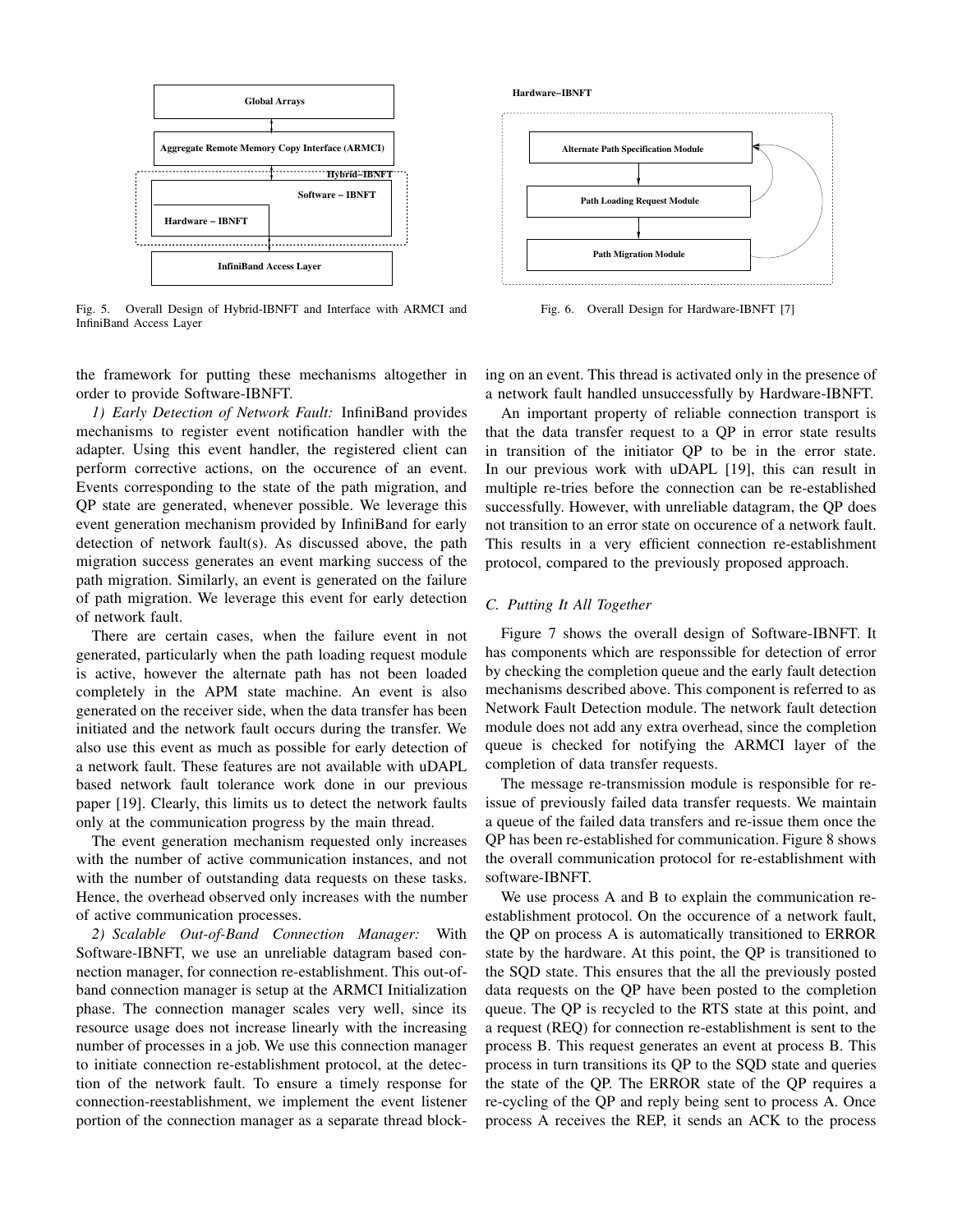

Fig. 7. Overall Design for Software-IBNFT

B. Note that some of these control messages are sent by the asynchronous thread.

We use a timeout based mechanism to re-send the messages of the communication protocol. A timer-pop mechanism is used to re-send the messages, which have not been acknowledged after a timeout. Duplicate messages are silently ignored in the communication re-establishment protocol.

# *D. Detailed Design Issues*

In this section, we discuss the implementation details of Hybrid-IBNFT. We focus on the usage of Shared Receive Queue mechanism provided by InfiniBand and a need for ordering requirements for Out-of-Band connection manager.

*1) Shared Receive Queue:* Shared Receive Queue provides memory utilization benefits, since individual queues are not required for communication. This property has an important consequence. At the point of the QP transition to error, the associated SRQ does not transition to the error state. For normal receive queues, each of the previously posted receive buffers are flushed to the receive completion queue. With SRQ, only the buffers which are currently active in communication are reported to completion queue with error.

*2) Ordering Requirements for Out-of-Band Connection Manager:* In order to different a network fault from the previous network fault between the same pair of processes, a sequence ID is maintained for each pair of processes. This is also required, since unreliable datagram messages are not guaranteed to be delivered in-order on the receiving side.

## V. PERFORMANCE EVALUATION

In this section, we present the performance evaluation of Hybrid-IBNFT. We compare this with the latest release of Global Arrays, which we refer to as "Original" for the rest of the section. We use simple benchmarks to understand the overheads incurred by our new approach in the absence of faults. We also discuss the methodology of emulating network faults, and the behavior of Hybrid-IBNFT in the presence of emulated network faults. We follow this with the study



Fig. 8. Communication Protocol Re-establishment with Software-IBNFT

of impact of network faults using NWChem with multiple benchmarks and different number of processors. We have used Chinook [9], an AMD Barcelona based SuperComputer at Pacific Northwest National Lab as the experimental tested for our evaluation.

# *A. Experimental Testbed*

Chinook [9] is a 160 TFlops system that consists of 2310 HP DL185 nodes with dual socket, 64-bit, Quad-core AMD 2.2 GHz Barcelona Processors. Each node has 32 Gbytes of memory and 365 Gbytes of local disk space. Communication between the nodes is obtained using an InfiniBand interconnect from Voltaire [17] Switches and Mellanox [18] Adapters. The system runs a version of Linux based on Red Hat Linux Advanced Server. A global 297 Tbyte SFS file system is available to all the nodes.

# *B. Methodology for Emulating Network Faults*

To evaluate the performance of Hybrid-IBNFT, the best case would be to have physical access to the supercomputer and the privilege to unplug a cable during the communication, and observe the behavior. However, such privilege is prohibitive for systems like Chinook [9], which continually serve the needs of scientists at PNNL and worldwide.

Hence we design a software based mechanism to inject a network fault, which would result in failure of communication, and initiate the fault recovery mechanism. During the QP setup phase, we selectively specify incorrect destination LID for the destination QP. As a result, any data requests on the QP result in error, initiating the network fault recovery using Hybrid-IBNFT. The setup at Chinook does not use LMC yet, which results in only a single path of communication between any pair of processes. As a result, the emulated network fault results in APM failure. We are working to remove this limitation, since usage of LMC does not only benefit network fault tolerance, it also benefits hot-spot avoidance, as presented in our previous work [14]. We do not disable the Hardware-IBNFT path in our implementation. Clearly, this limitation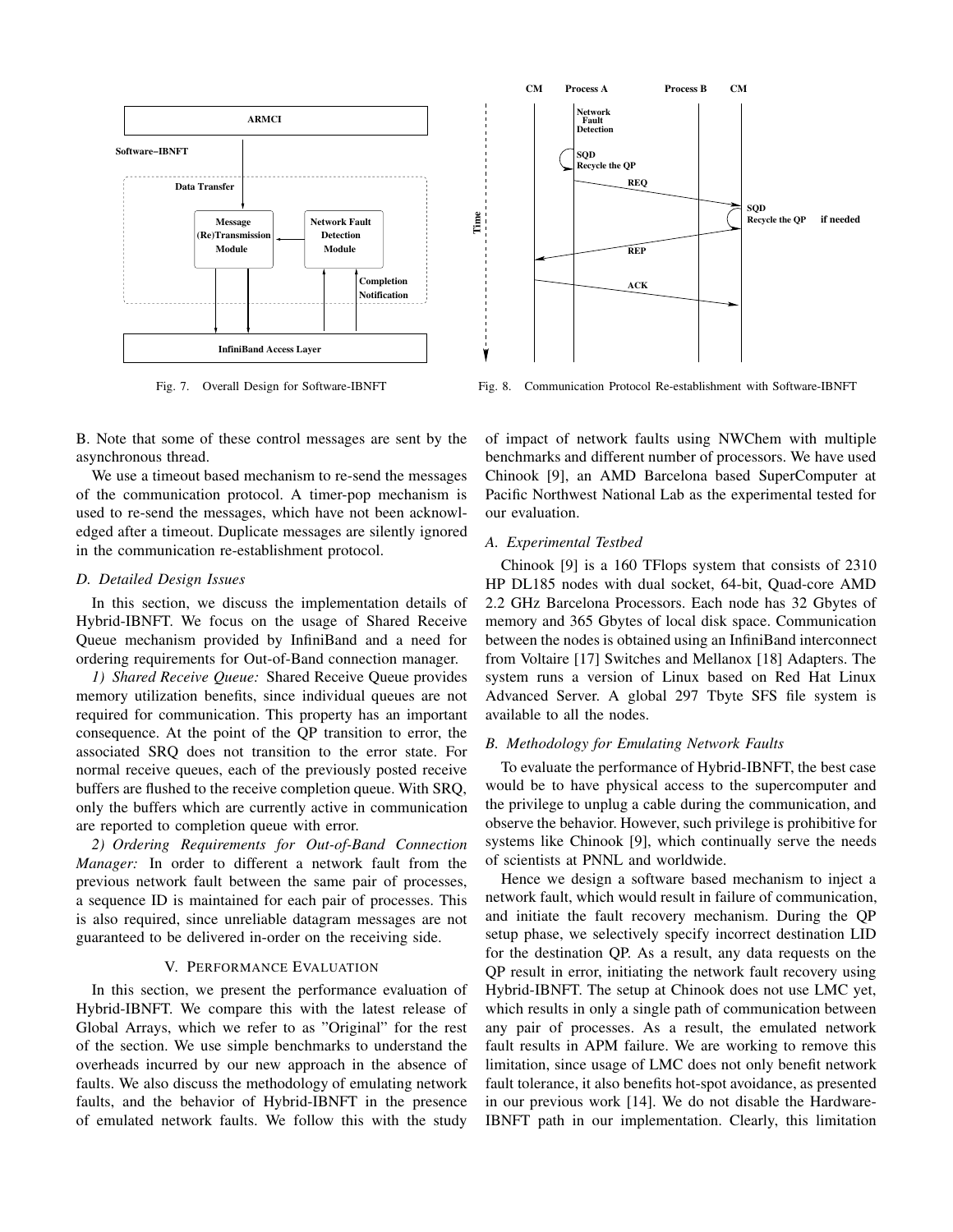

Fig. 9. Queue Pair Transistion Time



width

Fig. 14. NWChem, siosi3 Benchmark

only results in worse performance than if Hardware-IBNFT could be used successfully.

## *C. Performance Evaluation with Microbenchmarks*

In this section, we present the results with microbenchmarks. We measure the increment in the QP state transition time, as a result of using Hardware-IBNFT. This penalty is incurred during the QP creation, during the execution of the Software-IBNFT recovery and successful completion of Hardware-IBNFT recovery. In addition, we use simple ARMCI blocking Get (ARMCI\_Get) and blocking Put (ARMCI\_Put) based microbenchmarks, which report the bandwidth observed at every iteration and study its performance in presence of emulated network faults.

Fig. 10. ARMCI Get Unidirectional Band-ARMCI Put Unidirectional Bandwidth



Fig. 15. NWChem, siosi7 Benchmark

Figure 9 shows the time taken in QP transition comparing the Original implementation with Hybrid-NFT. We have used up to 1024 tasks for the comparison. Leaving small task count aside, we notice that the QP transition follows a near linear trend with increasing number of processes. There is a significant overhead observed in transition time using Hybrid-IBNFT. This cost is incurred every time an alternate path is loaded. However, for long running applications, this cost would be amortized over the length of the application execution.

Figure 10 shows the results for a unidirectional Get bandwidth test at ARMCI level. We compare the results of the Original implementation with Hybrid-IBNFT using no or onefault. The test reports the result at every iteration. For One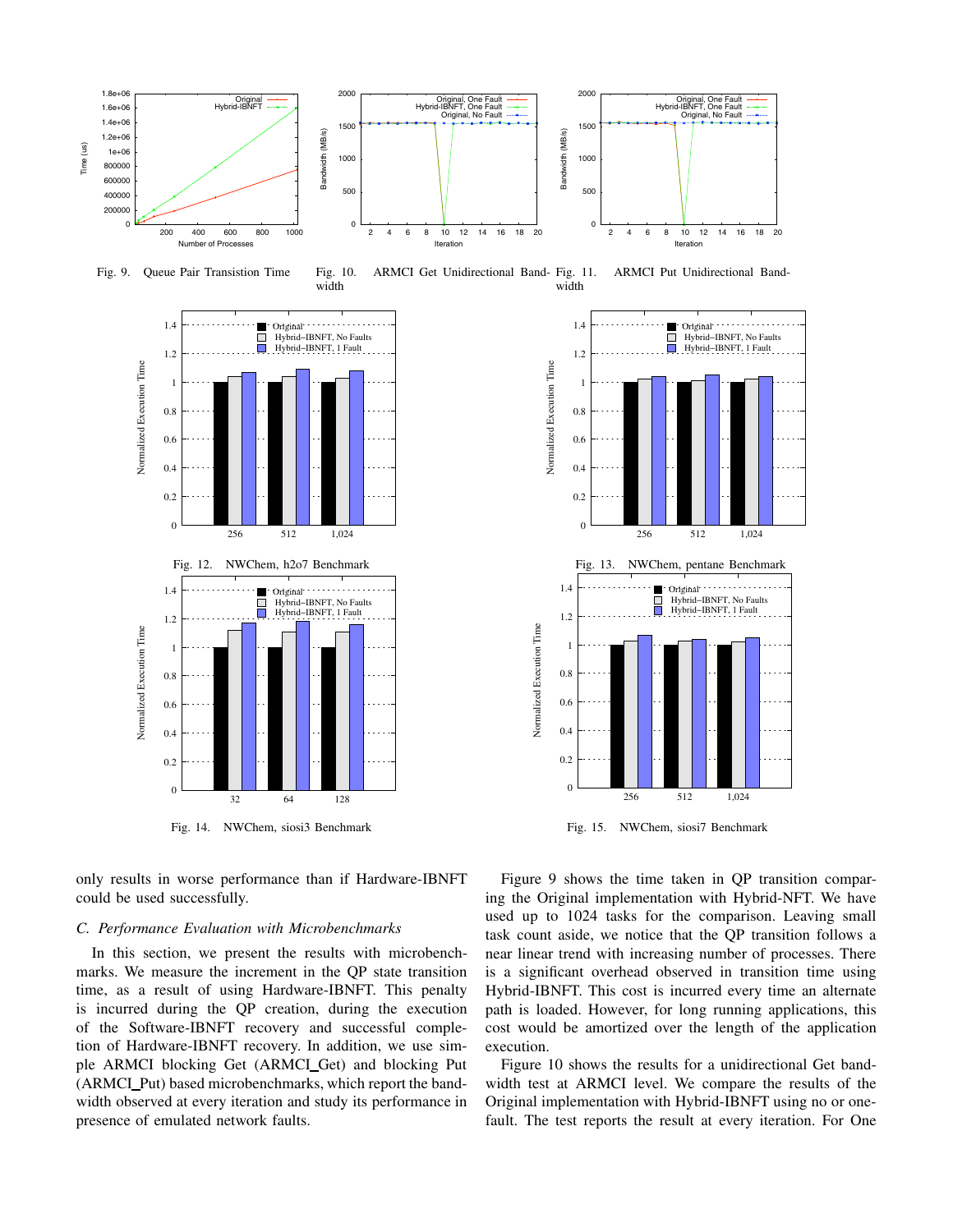Fault case, we take a snapshot of the result and use the point of failure as the center point in the figure. We see that the Original, No Fault case shows close to 1500 MB/s of unidirectional bandwidth. Obviously, the benchmark does not run to completion in the case of Original, One Fault. The Hybrid-IBNFT approach shows a very interesting trend at the point of failure. At the failure, we observe almost 0 MB/s bandwidth. The primary reason is that multiple retries for data transfer are performed before APM transition is initiated, which results in a failure on our TestBed. We also use a high value of timeout, which is important to reduce the false positives of communication failure on large scale clusters. The timeout typically dominates the total overhead at communication failure.

We also observe, that there is no overhead incurred by Hybrid, IBNFT at non-failure iterations. Similar trends in performance are observed for different implementations using ARMCI Put unidirectional bandwidth, as shown in Figure 11.

# *D. Performance Evaluation with NWChem*

In this section, we present the normalized execution time of Hybrid-IBNFT with NWchem [12], using various benchmarks including h207, pentane, siosi3 and siosi7. We use up to 1024 processors for the performance evaluation. For each of the benchmarks, we compare the results of the Original case with Hybrid-IBNFT, No Fault and Hybrid-IBNFT, 1 Fault case.

Figure 12 shows the results for h2o7 benchmark for 256, 512 and 1024 processors respectively. Compared to the original implementation, there is a slight overhead incurred by Hybrid-IBNFT, no fault case. This overhead is due to overhead incurred in APM transition, as presented in Figure 9. We observed that this overhead is linear with increasing number of processes. An overhead is also observed for creating an out-ofband connection manager. The overhead of creation is constant with increasing number of processes, due to the connectionless nature of the unreliable datagram transport of InfiniBand.

The Hybrid-IBNFT, 1 Fault case shows the results with one network fault. We observe that a slight overhead is observed for this case, since this case incurs the overhead of no-fault case, and the overheads of APM failure and multiple re-tries at the network layer, before software based re-transmission is initiated. However, the overall overhead for any of the processor counts is less than 10% with one network fault.

Figure 13 shows the results for h2o7 benchmark for 256, 512 and 1024 processors respectively. We observe an overhead of less than 5% for Hybrid-IBNFT case for each of the processor counts. An overhead of 5% is observed with 1 Fault case. For 1024 processors, the benchmark runs for 181 seconds.

Figure 14 shows the results for siosi3 benchmark for 32, 64 and 128 processors respectively. siosi3 is a smaller benchmark compared to the rest of the benchmarks used in this paper. We used this benchmark to understand the overhead for applications potentially running for a small period of time. The 32 processor run executes for 17 seconds. As shown in the figure, a considerable overhead is observed for No Fault and 1 Fault case with Hybrid-IBNFT. It can be concluded that Hybrid-IBNFT is targetted for applications running for a longer period of time.

Figure 15 shows the results for siosi7 benchmark for 256, 512 and 1024 processors respectively. This benchmark runs for 9 minutes and 14 seconds for 1024 processors. As this can be seen, the overhead observed is negligible for No Fault and 1 Fault case, compared to the Original execution of time.

Clearly, the inputs running for a longer execution time do not incur much overhead at the occurence of a network fault. We notice that the overhead is insignificant even for an application execution for 181 seconds. The systems at the current scale have much higher MTBF. Hence, the Hybrid-IBNFT provides an efficient solution for large scale clusters.

## VI. RELATED WORK

Providing Network Fault tolerance with high speed interconnnects has been studied by many researchers in last couple of years. Petrini et al. have provided mechanisms for network fault tolerance with Quadrics [3], [20]. With Quadrics, failover with multiple alternate paths are used before communicating processes are notified of the failure. Myrinet [2] uses a connectionless approach for communication, and hardware acknowledgement is not provided on data delivery. In our previous work, we have designed modules for network fault tolerance using Automatic Path Migration (APM) over InfiniBand [7]. However, this approach works fine, only if the alternate path is healthy. We have also worked on designing software based network fault tolerance approach with uDAPL based clusters [19]. However, uDAPL does not provide interface for hardware based support for APM, in addition to the limited reliable connection based data transfer. uDAPL does not provide support for Shared Receive Queue.

Aulwes et al. have provided a network fault tolerance with LA-MPIaulwes:europvm03. However, this approach primarily focusses on TCP based clusters, and does not leverage the hardware based APM with InfiniBand. It also does not leverage the completion queue semantics provided by high speed interconnects. Similarly, OpenMPI [21], provides supports for multiple networks and allows striping by linking these networks at the Byte Teansport Layer (BTL). OpenMPI is also not able to leverage the hardware based network fault tolerance provided by InfiniBand.

# VII. CONCLUSIONS AND FUTURE WORK

In this paper, we have proposed a hybrid hardware-software approach (Hybrid - InfiniBand Network Fault Tolerance (IB-NFT)) for handling network faults with InfiniBand. The hybrid approach has used the user-transparent fault detection and recovery using APM as much as possible. Compared to the previously proposed approached for software based network fault tolerance, this approach has leveraged the early network fault notification and a scalable out-of-band connection management mechanism for connection re-establishment. Using Global Arrays, a widely used shared memory programming model, we have implemented our hybrid approach using